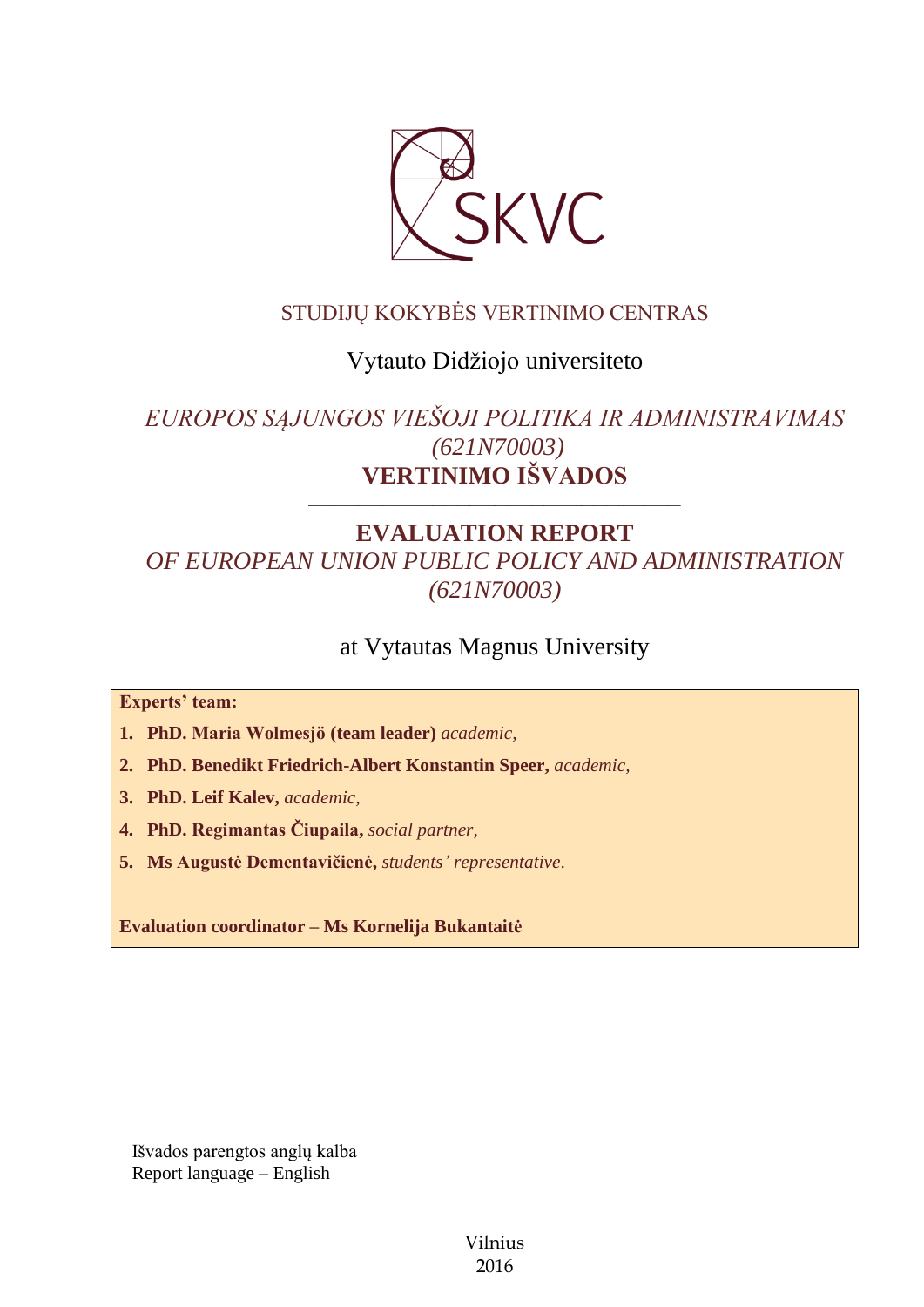| Studijų programos pavadinimas                           | Europos Sąjungos viešoji politika ir<br><i>administravimas</i> |
|---------------------------------------------------------|----------------------------------------------------------------|
| Valstybinis kodas                                       | 621N70003                                                      |
| Studijų sritis                                          | Socialiniai mokslai                                            |
| Studijų kryptis                                         | Viešasis administravimas                                       |
| Studijų programos rūšis                                 | Universitetinės studijos                                       |
| Studijų pakopa                                          | antroji                                                        |
| Studijų forma (trukmė metais)                           | Nuolatinės (2)                                                 |
| Studijų programos apimtis kreditais                     | 120                                                            |
| Suteikiamas laipsnis ir (ar) profesinė<br>kvalifikacija | Viešojo administravimo magistras                               |
| Studijų programos įregistravimo data                    | Atnaujinimo data: 2014-08-01                                   |

### **DUOMENYS APIE ĮVERTINTĄ PROGRAMĄ**

#### **INFORMATION ON EVALUATED STUDY PROGRAMME**

–––––––––––––––––––––––––––––––

| Title of the study programme.                          | <b>European Union Public Policy and</b><br><b>Administration</b> |
|--------------------------------------------------------|------------------------------------------------------------------|
| State code                                             | 621N70003                                                        |
| Study area                                             | <b>Social Sciences</b>                                           |
| Study field                                            | Public administration                                            |
| Type of the study programme                            | University studies                                               |
| Study cycle                                            | second                                                           |
| Study mode (length in years)                           | Full-time (2)                                                    |
| Volume of the study programme in credits               | 120                                                              |
| Degree and (or) professional qualifications<br>awarded | Master of Public administration                                  |
| Date of registration of the study programme            | Update date: 2014-08-01                                          |

© Studijų kokybės vertinimo centras

The Centre for Quality Assessment in Higher Education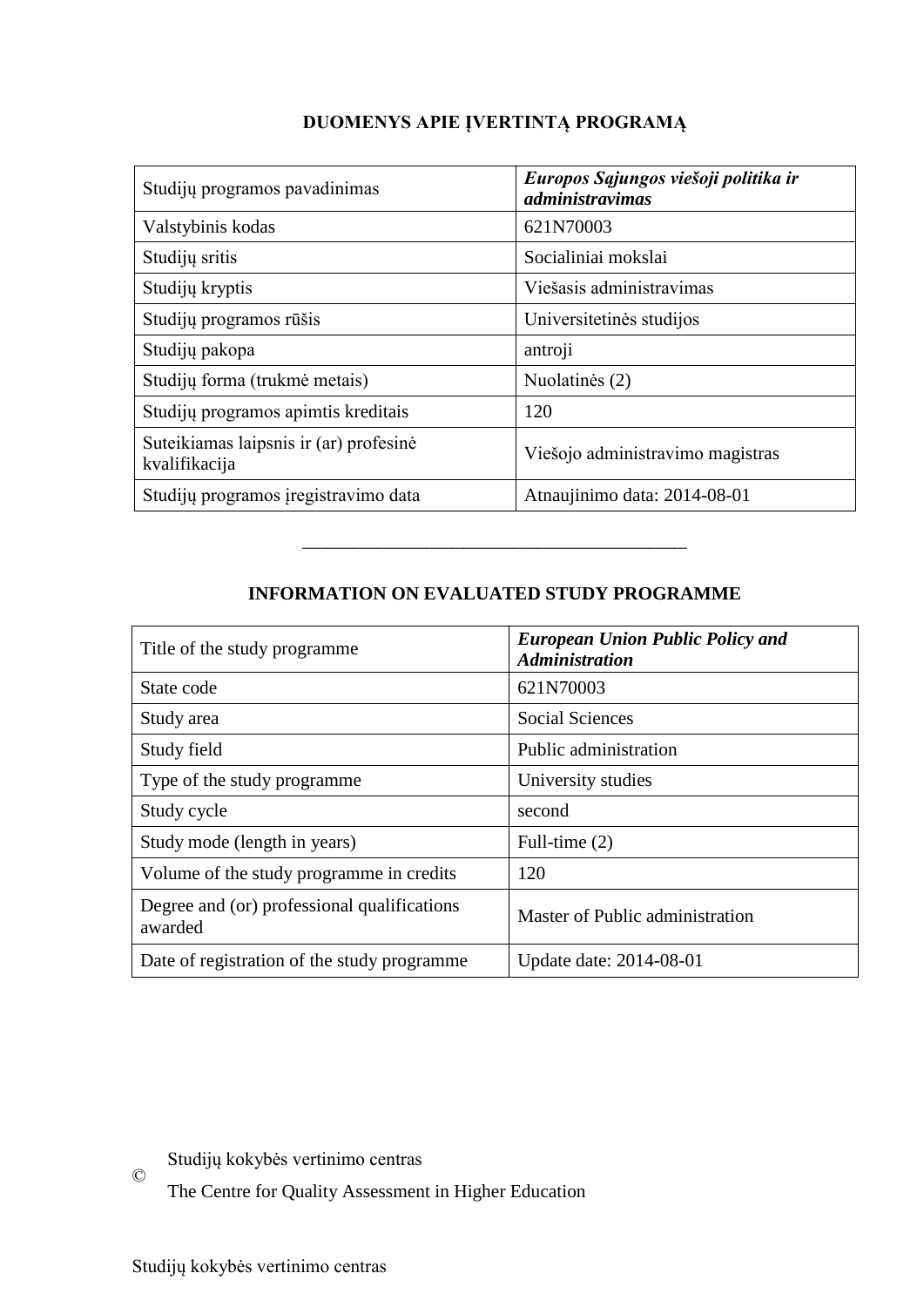| 1.1.                                                                        |  |
|-----------------------------------------------------------------------------|--|
| 1.2.                                                                        |  |
| Background of the HEI/Faculty/Study field/ Additional information 5<br>1.3. |  |
|                                                                             |  |
|                                                                             |  |
|                                                                             |  |
|                                                                             |  |
|                                                                             |  |
|                                                                             |  |
|                                                                             |  |
|                                                                             |  |
|                                                                             |  |
|                                                                             |  |
|                                                                             |  |

### **CONTENTS**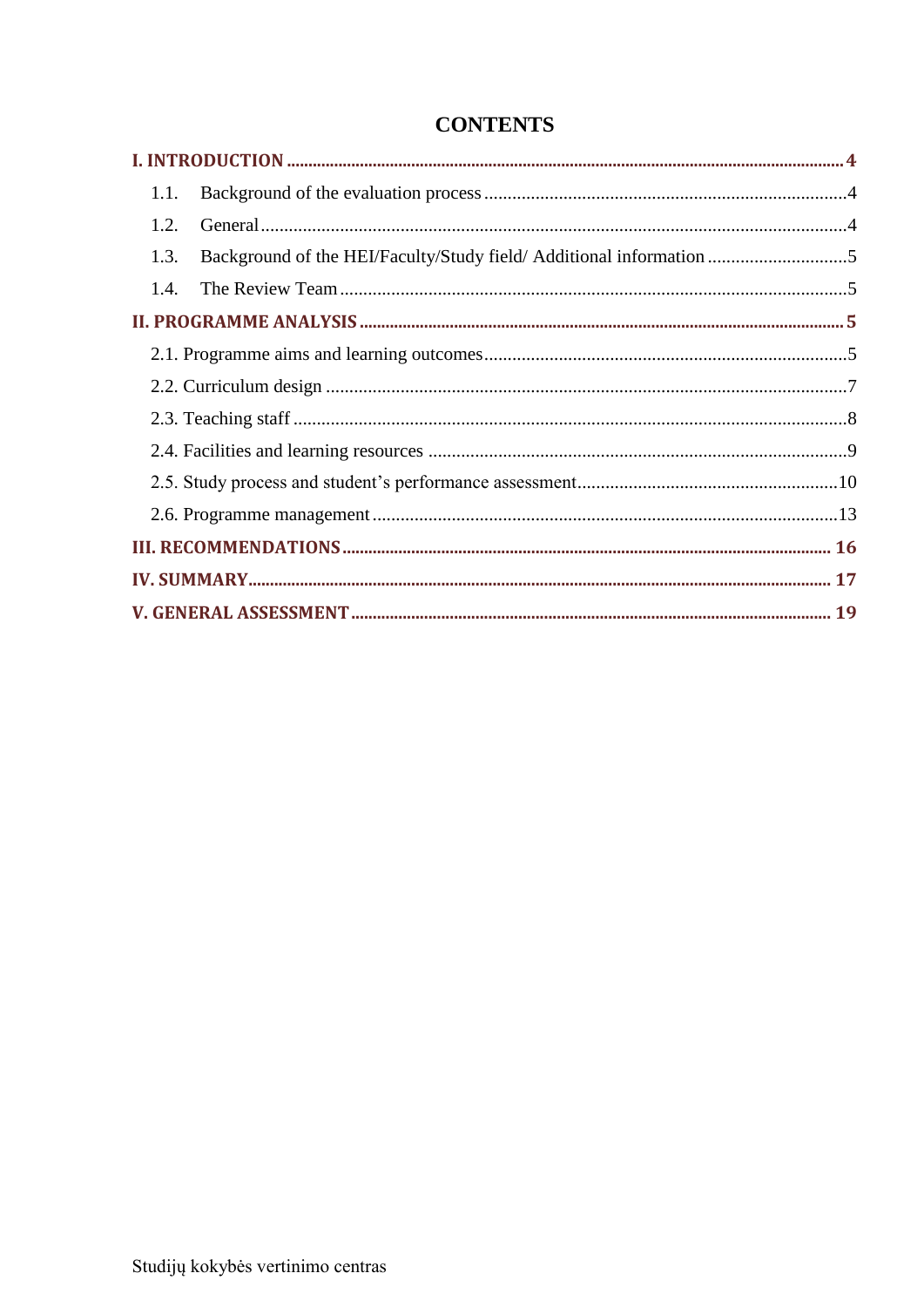#### <span id="page-3-0"></span>**I. INTRODUCTION**

#### <span id="page-3-1"></span>*1.1. Background of the evaluation process*

The evaluation of on-going study programmes is based on the **Methodology for evaluation of Higher Education study programmes,** approved by Order No 1-01-162 of 20 December 2010 of the Director of the Centre for Quality Assessment in Higher Education (hereafter – SKVC).

The evaluation is intended to help higher education institutions to constantly improve their study programmes and to inform the public about the quality of studies.

The evaluation process consists of the main following stages: *1) self-evaluation and selfevaluation report prepared by Higher Education Institution (hereafter – HEI); 2) visit of the review team at the higher education institution; 3) production of the evaluation report by the review team and its publication; 4) follow-up activities.* 

On the basis of external evaluation report of the study programme SKVC takes a decision to accredit study programme either for 6 years or for 3 years. If the programme evaluation is negative such a programme is not accredited.

The programme is **accredited for 6 years** if all evaluation areas are evaluated as "very good" (4 points) or "good" (3 points).

The programme is **accredited for 3 years** if none of the areas was evaluated as "unsatisfactory" (1 point) and at least one evaluation area was evaluated as "satisfactory" (2 points).

The programme **is not accredited** if at least one of evaluation areas was evaluated as "unsatisfactory" (1 point).

#### <span id="page-3-2"></span>*1.2. General*

The Application documentation submitted by the HEI follows the outline recommended by the SKVC. Along with the self-evaluation report and annexes, the following additional documents have been provided by the HEI before, during and/or after the site-visit:

| No. | Name of the document                                                        |
|-----|-----------------------------------------------------------------------------|
|     | List of the meeting with senior administration etc.                         |
|     | Public Policy and Administration of the European Union. Programme of Master |
|     | <b>Studies</b>                                                              |
|     | Teaching timetables for 2015/2016 study year                                |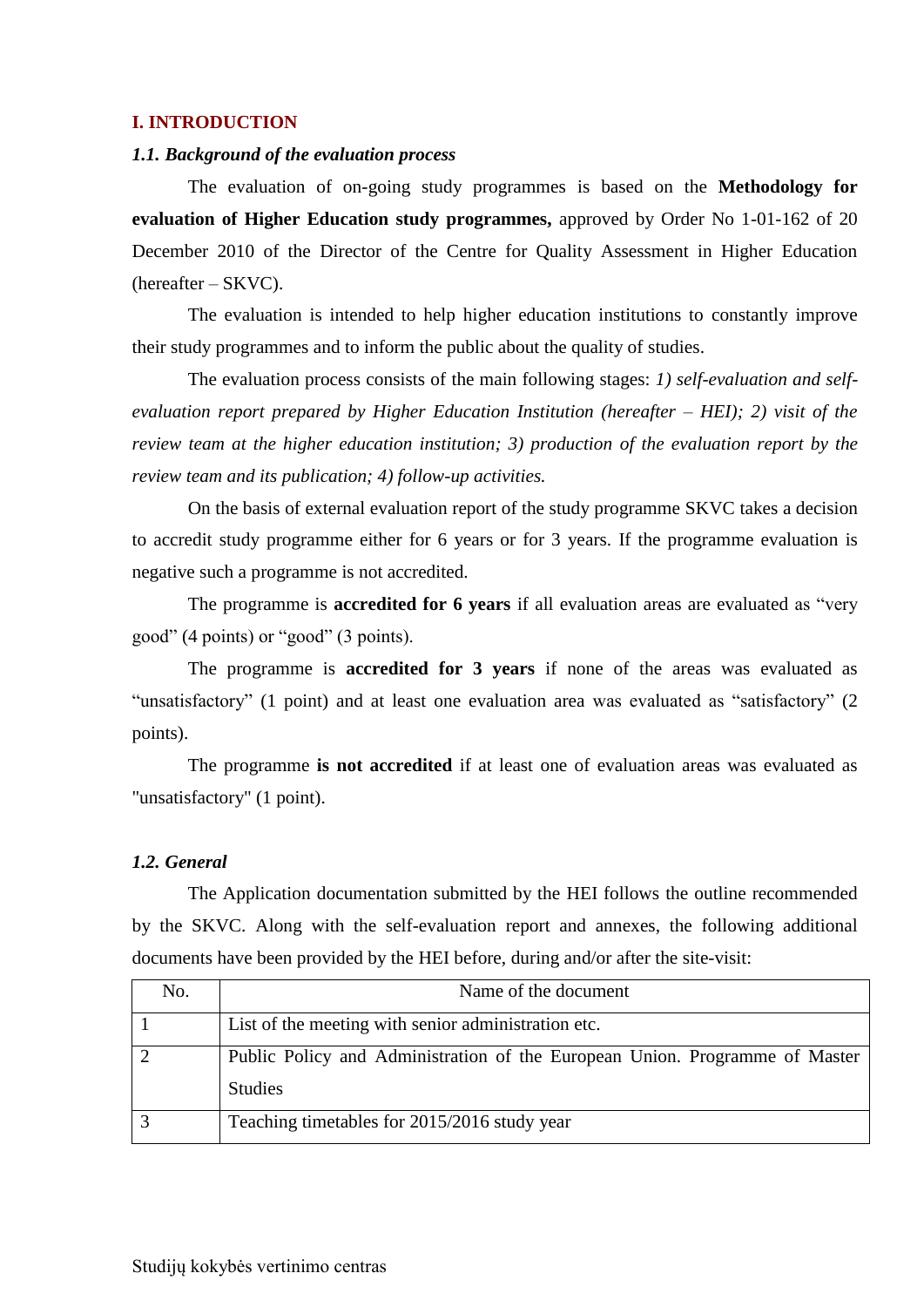#### <span id="page-4-0"></span>*1.3. Background of the HEI/Faculty/Study field/ Additional information*

Vytautas Magnus University, VMU in Kaunas was established in 1922 and re-established in 1989. There are 13 academic divisions at VMU and 10 faculties where the Faculty of Political Science and Diplomacy is responsible of the study programme European Union Public Policy and Administration. VMU is managed by two collegial bodies, the Council and the Senate and headed by the Rector. International collaboration is broad and agreements are made with 120 universities in 40 countries. To this 250 LLP/Erasmus partners in 30 European countries can be added (SER, p.4).

The faculty consists of 5 departments and 3 centres and carries 6 Bachelor and 10 Master study programmes. Approximately 1500 students take these programmes or different courses at the Faculty. About 70 lecturers are employed by the Faculty.

#### <span id="page-4-1"></span>*1.4. The Review Team*

The review team was completed according *Description of expert's recruitment*, approved by order No. 1-01-151 of Acting Director of the Centre for Quality Assessment in Higher Education. The Review Visit to HEI was conducted by the team on *23/11/16.*

- **1. PhD. Maria Wolmesjö (Team leader)** *Faculty of Caring Science, Work Life and Social Welfare, University of Borås, Associated professor in Social Work, Sweden.*
- **2. PhD. Benedikt Friedrich-Albert Konstantin Speer,** *Carinthian University of Applied Sciences, Program Director Public Management, Austria.*
- **3. PhD. Leif Kalev,** *School of Governance, Law and Society, Study Area Politics and Governance, Study Area International Relations and Future Studies, Professor of state and citizenship theory, Tallinn University, Estonia.*
- **4. PhD. dr. Regimantas Čiupaila,** *Vilnius Gediminas Technical University, Associate professor, Lithuania.*
- **1. Ms Augustė Dementavičienė,** *student of Vilnius University PhD in Political Science, Lithuania.*

#### <span id="page-4-2"></span>**II. PROGRAMME ANALYSIS**

#### <span id="page-4-3"></span>*2.1. Programme aims and learning outcomes*

The Programme European Union Public Policy and Administration, 120 ECTS Credits has been designed according to the legal requirements. The goal of the programme "is to prepare highly qualified specialists of public administration and analysts who will possess the

Studijų kokybės vertinimo centras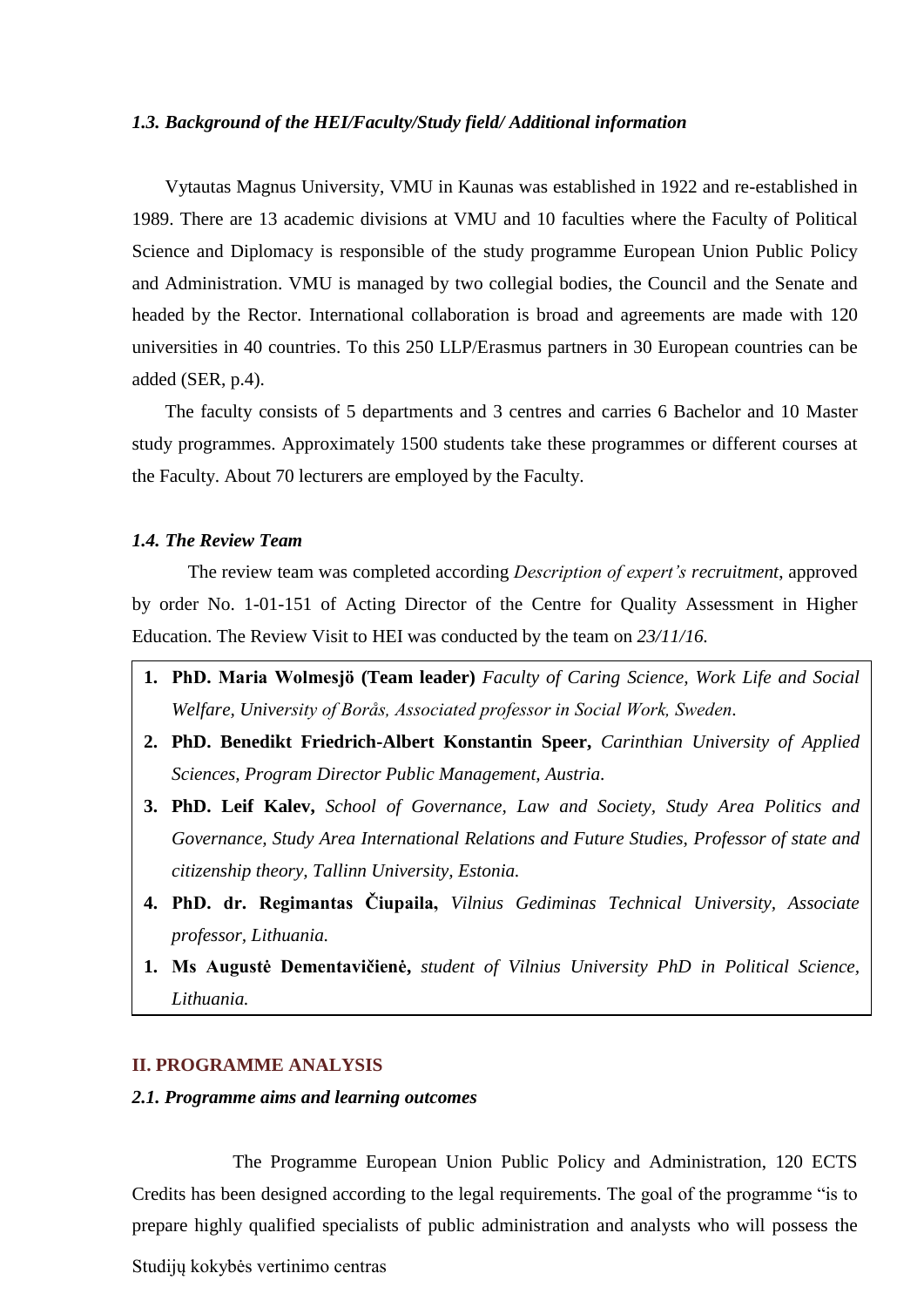skills and special expertise and experience in the matters of the European Union" (SER p. 6). After completing the programme a master's degree in Public Administration will be granted. Programme objectives and learning outcomes as described in the self-evaluation report, SER are focusing on European Union Law, Lithuanian European Public Policies and abilities students should achieve of preparing, implementing and evaluating projects administering EU support, evaluate main challenges of European public policies and to perform practical work in different sectors in this field. Further on students, after completing the programme, also should have the ability to conduct scientific analysis in this field and be familiar with the high culture of professional thinking (SER p.6).

The programme aims and learning outcomes are described at p.6 SER, mainly as abilities and familiarity and it can make it difficult for students to understand what kind of knowledge, theories etc. they need to gain to reach this. All together described in seven points. When asked for further information about the learning outcomes, the accreditation team received a description (appendix 2), which does not correlate with what is written in the self-evaluation report. In this description study results (learning outcomes) is described in six points and talks about "knowledge and understanding of the specific features of the political – administrative system of the EU, content of main EU common public policies, skills to put into work EU legal acts…coordinate institutional interaction, consult political decision makers…" (appendix 2). All six points are related to practice professional knowledge, skills and abilities in public administration. Programme objectives and learning outcomes are not well defined or clear and has to be clarified. To make this clear learning outcomes can be described in different points either as knowledge, abilities or values, this might also make it easier to assess if students have reached the learning outcomes. In site meeting students had difficulties to understand questions about learning outcomes, maybe because of language barriers but it is important they gain information on what is expected from them to gain knowledge on. Programme objectives and learning outcomes are not publicly accessible, what is found on the internet is not the same version.

The programme aims and learning outcomes are, according to what is presented in the self-evaluation report only partly based on the academic and/or professional requirements, public needs and the needs of the labour market. The programme aims and learning outcomes can be developed by adding knowledge of theories and concepts related to this field student should gain as well as deepen their knowledge in different scientific research methods and critical thinking and analysis to be consistent with the type and level of studies and the level of qualifications needed. The name of the programme, its learning outcomes, content and the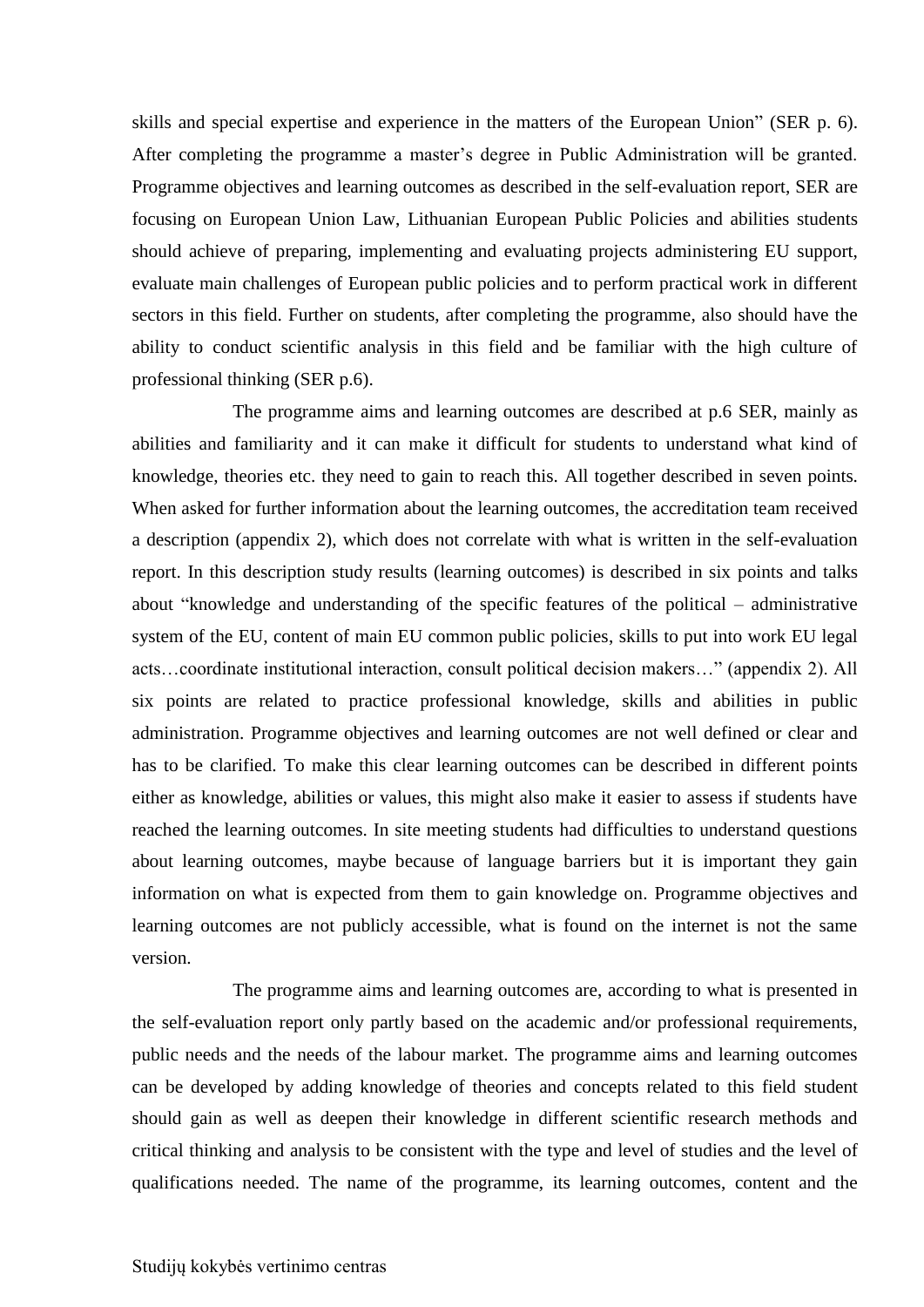qualifications offered are partly compatible with each other. Our recommendation is to developed programme objectives and learning outcomes to make this clear.

#### <span id="page-6-0"></span>*2.2. Curriculum design*

The study programme European Public Policy and Administration meets the legal requirements for MA studies (SER, Table 1, p. 5). Regarding learning outcomes, it is expressly stated that "the expected learning outcomes of the whole programme determine the subjects to be studied, their sequence and links between subjects" (SER, p. 7). However, the SER does not contain learning outcomes but only specifies the "abilities" students should possess after successful graduation (SER, p. 6). Only on demand the programme management supplied a list with six so-called "Study results (learning outcomes)". In contrast to this, at the level of the single course descriptors there are categories like "Study program results" (general learning outcomes?), "Course results" and "Evaluation criteria", which seem at least at the level of the single courses to be related to each other. However, they are apparently or at least not visibly enough linked to the six so-called "Study results (learning outcomes)" provided for by the programme management. This is a major shortcoming, because general learning outcomes seem not to be known by all teachers – even if they stated that there was a course on learning outcomes and their relation to course descriptions some 4 years ago – and are not aligned with the learning outcomes of the course descriptors. The SER team was even unable to answer any questions about these matters. Also, the process of an eventual adaptation of learning outcomes was only described as a "constant discussion" during the site visit. A systematic process of checking and adapting learning outcomes seems to be non-existent. Furthermore, it is unclear how the six so-called "Study results (learning outcomes)" are aligned to the Descriptor of the Study Field of Public Administration, in force since 23 July 2015. All in all, the content and methods of the subjects are thus only to a very limited extent appropriate for the achievement of the intended learning outcomes. It would, therefore, to be advisable to construct a matrix linking the Descriptors of the Study Field, the "Study results (learning outcomes)" and the single course descriptors in order to clarify their relationship/interdependence.

After having delivered study time tables at a later stage, it can be confirmed that study subjects are spread evenly and that their themes are not repetitive. Critique has been expressed especially regarding the course "European Union Law". The SER team acknowledged existing problems and mentioned "bridging courses" for students who do not have a public administration or political science background. Students, however, were neither content with the quality nor with the quantity of law subjects. This is worrying, given that the "study results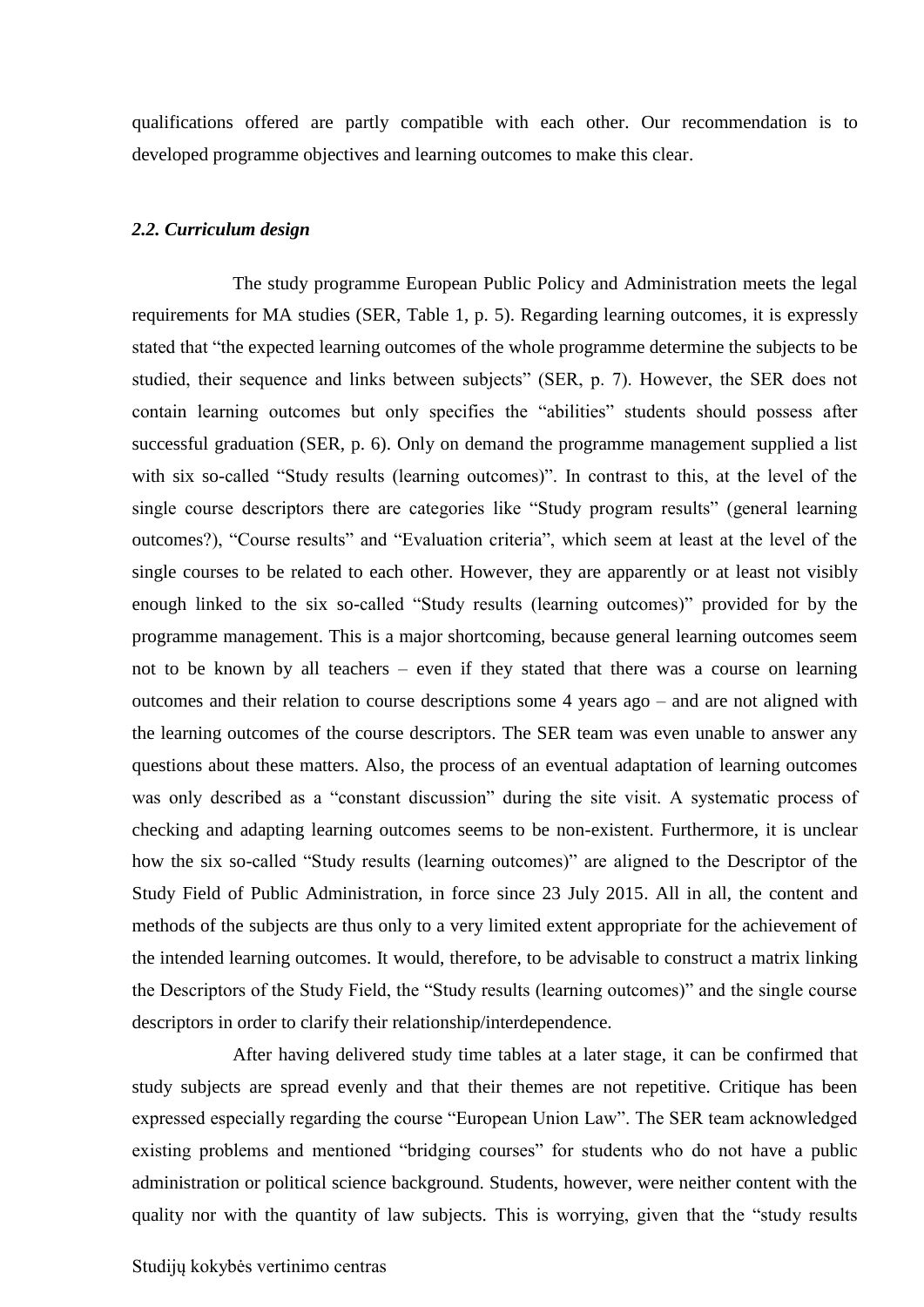(learning outcomes)" state that students should acquire competencies "to put into work EU legal acts and decisions of the institutions of the EU." It was also somewhat surprising, that the programme authorities in their comments to this report disqualified this as "personal opinion of a few students", as these were the legitimate representatives of the students supposedly selected by the programme management itself.

The courses are classified by the so-called 5 main groups of courses (SER, p. 7). For a programme that offers a Master degree in Public Administration it is surprising that only one course – Strategic Management and Performance Assessment in the Public Sector – is related to the main group of courses no. 3 (public management courses). Even if the scope of the programme itself is sufficient to ensure learning outcomes, this classification of main courses should thus be thoroughly revised.

Methods used to achieve learning outcomes are on the one hand traditional, on the other hand based on VMU Intranet (First Class) and the distant learning environment Moodle. Students' evaluations remained, however, without feedback and there were also no meetings with the programme management. This important evaluation information should be systematically collected and used in order to check if learning outcomes are really achieved and to adapt courses accordingly.

Positive is the requirement that students have an obligation to use at least 20 different foreign sources in their Master Thesis. Most course descriptors, therefore, contain English literature, even if in some courses there could be more (e.g. Neighbourhood Policy of the European Union; European Multi-Level Governance; Common Agricultural Policy of the European Union) and in others there is a need to update the references (e.g. European Union Law; Social Policy of the European Union; Public Sector Economics). Based on the information given by the references, the content of the programme only reflects to a certain degree the latest achievements in science, art and technologies.

#### <span id="page-7-0"></span>*2.3. Teaching staff*

The study programme is provided by the staff meeting legal requirements according to what is presented in the self-evaluation report (SER p. 9). Teaching staff is employed in competition and qualifications required is set by the VMU Senate who will approve the candidates together with the Faculty Council. Attention to competence is firstly graded as academic publications, project writing, research network building and participation in professional seminars and training. Pedagogical competence and experiences is not highlighted in the report. The amount of teaching staff in the master programme is 17 academics: two full professors, seven associated professors, two lecturers with Ph.D. This mean 100% of the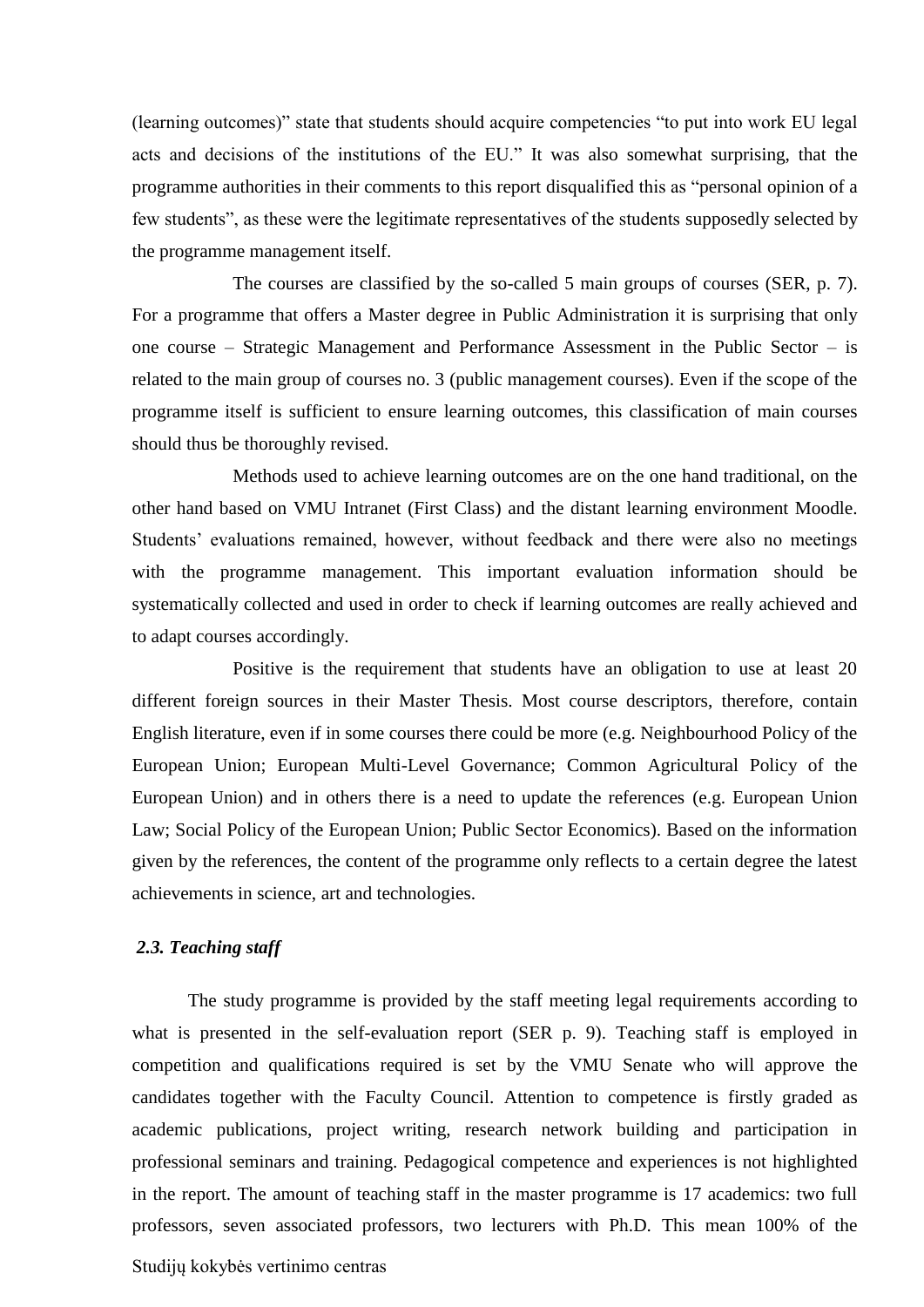teaching staff has a scholar degree. Programme is well provided with teachers giving lectures of their field and research area (64%) and teachers of holding the professor's position (22%) (SER p. 10). The qualifications of the teaching staff are adequate to ensure learning outcomes and the number of the teaching staff is adequate to ensure learning outcomes.

According to if teaching staff turnover is able to ensure an adequate provision of the programme, average age of teaching staff is 41 years and varies from 30 to 58 years (SER, p. 13). At the site visit the accreditation team got the impression there is this competition focusing on academic writing and research, which seems to be central for the academics. Master students are encouraged to continue into doctoral studies and there are an increasing number of young lecturers, just finished their Ph.D. who have started teaching at the Department (SER, p.10).

Vytautas Magnus University seems to create good conditions for the professional development of the teaching staff necessary for the provision of the programme especially when it comes to facilities. At the site visit it was pronounced "they put money on the infrastructure and we are waiting for them to put money on people". The impression is teaching staff has a high academic competence and high work load to produce academic publications. The teaching staff of the programme are involved in various research related to the study programme being reviewed. They "attend scientific conferences and participate in academic applied research and training projects" (SER p. 10). This is good but it might take time from pedagogical development and possibilities to develop the programme even further. The pedagogical and teaching experiences among the teaching staff is good thou and classes are small (12-15 students per class, SER p. 13), which provide possibilities to develop and implement new pedagogical methods. International exchange is organised through Erasmus programmes, University Bilateral Agreements and personal contacts. During the period of 2015-2016 four teachers where involved in academic mobility. This area, international exchange, both for inviting incoming and for outgoing teachers can be developed, something that is lifted in the self-evaluation report (p.14).

#### <span id="page-8-0"></span>*2.4. Facilities and learning resources*

The faculty is located in a new building and classes for this master programme is mainly given in this building. All together there are 75 study rooms accessible and available for lectures at the campus area, 54 out of this provided with audio and video equipment. Several units have been moved to the new building during 2016. All students and teachers have free access to Internet and the platform Moodle is used. The accreditation team was given a tour on the campus area and made a visit to the new library building as well. Premises for studies seems to be adequate both in their size and quality as well as the teaching and learning equipment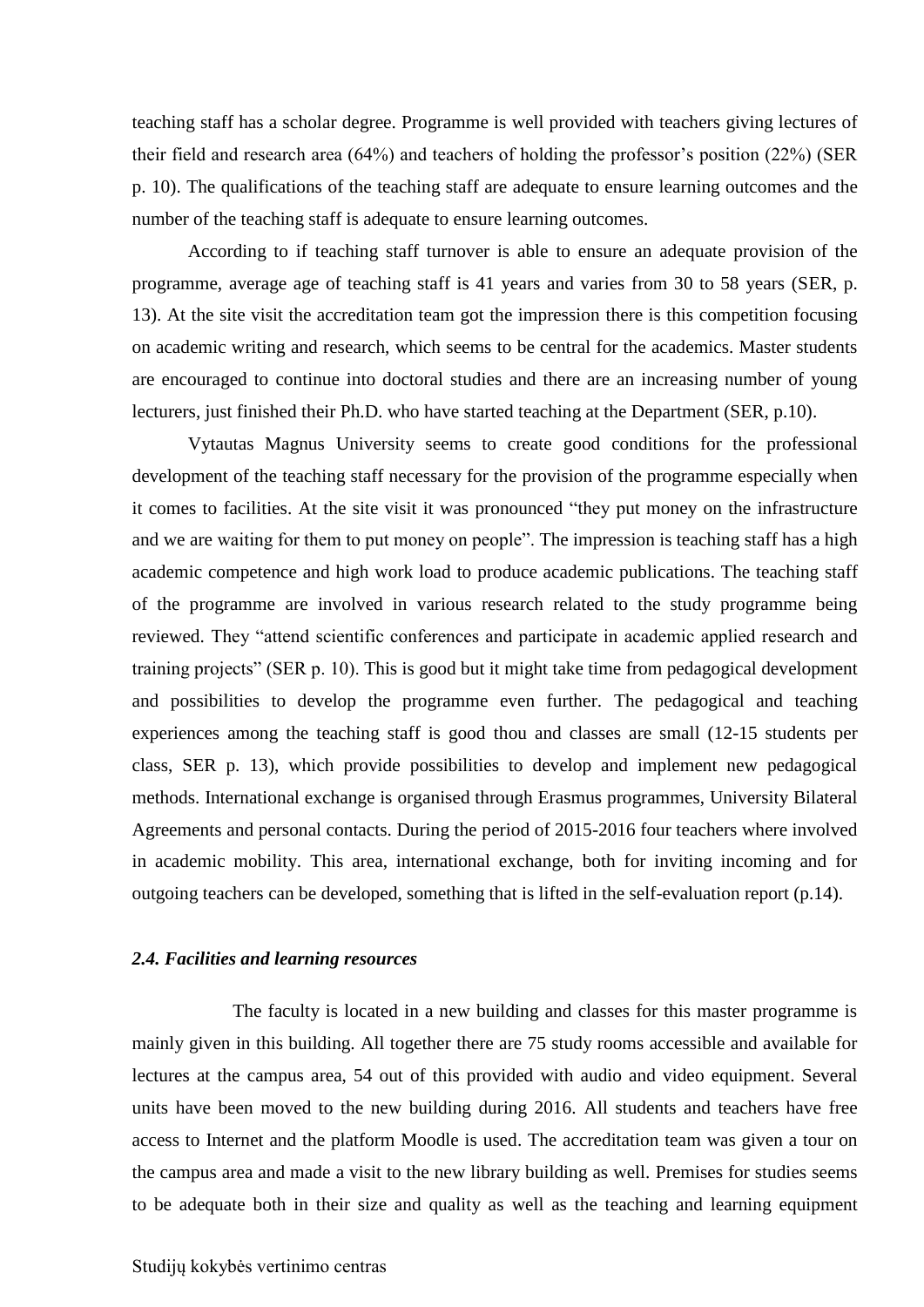(laboratory and computer equipment, consumables). There is no information to be found in the self-evaluation report, about if VMU has adequate arrangements for students' practice.

VMU has four faculty and one central library as well as a virtual library (VDU Primo), which enables students to find information worldwide through internet. The overall databases (46 in total) are freely available for any user and students are encouraged to use electronical data. This might explain the lack of international, (i.e. English textbooks) about public administration at the library. Mainly using internet based journals, articles and e-books, teaching materials (textbooks, books, periodical publications, databases) are adequate and accessible.

#### <span id="page-9-0"></span>*2.5. Study process and student's performance assessment*

The admission requirements are founded and organized according to the requirements stated in the Lithuanian Law on Higher Education and Research, as well as admission rules established by the University (Rector) itself. Students may be accepted by competition to statefunded places or take up self-paid places. All information about the programme and admissions regulations is available on the University website. Admission requirements are clear and well understood by all involved groups (administration, students, teachers). However, there are some differences between the information in SER (p.20) (admission formula consists from A, B, C) and in website (admission formula consists from  $A$ ,  $B$ ,  $D$ , where,  $D$  – motivational letter). It would have been appropriate to have informed in SER or site visit if some recent changes where applied.

Students with background of political science or public administration can enter this program without bridging courses. University proposes the opportunity that graduates of other programmes or colleges can be admitted if they finish special bridging courses. The specific rules and the contents of such supplementary programmes are (the rules are provided in website), however, not entirely clear, and can be made more transparent. During the site visit there were said that that students lack of knowledge what bridging courses they could attend if they felt some need.

The programme is a relatively small one, with admissions to the programme over the past five years ranging between 11 (2011) and 10 (2015), in 2014 there was no admission. However, the program is quite attractive, there were 47 applications in 2015. Still there are the risk of not having enough students in the future. The administration is aware of such situation , and have made the decision to admit students only once in two years and also there are plans to make this programme international.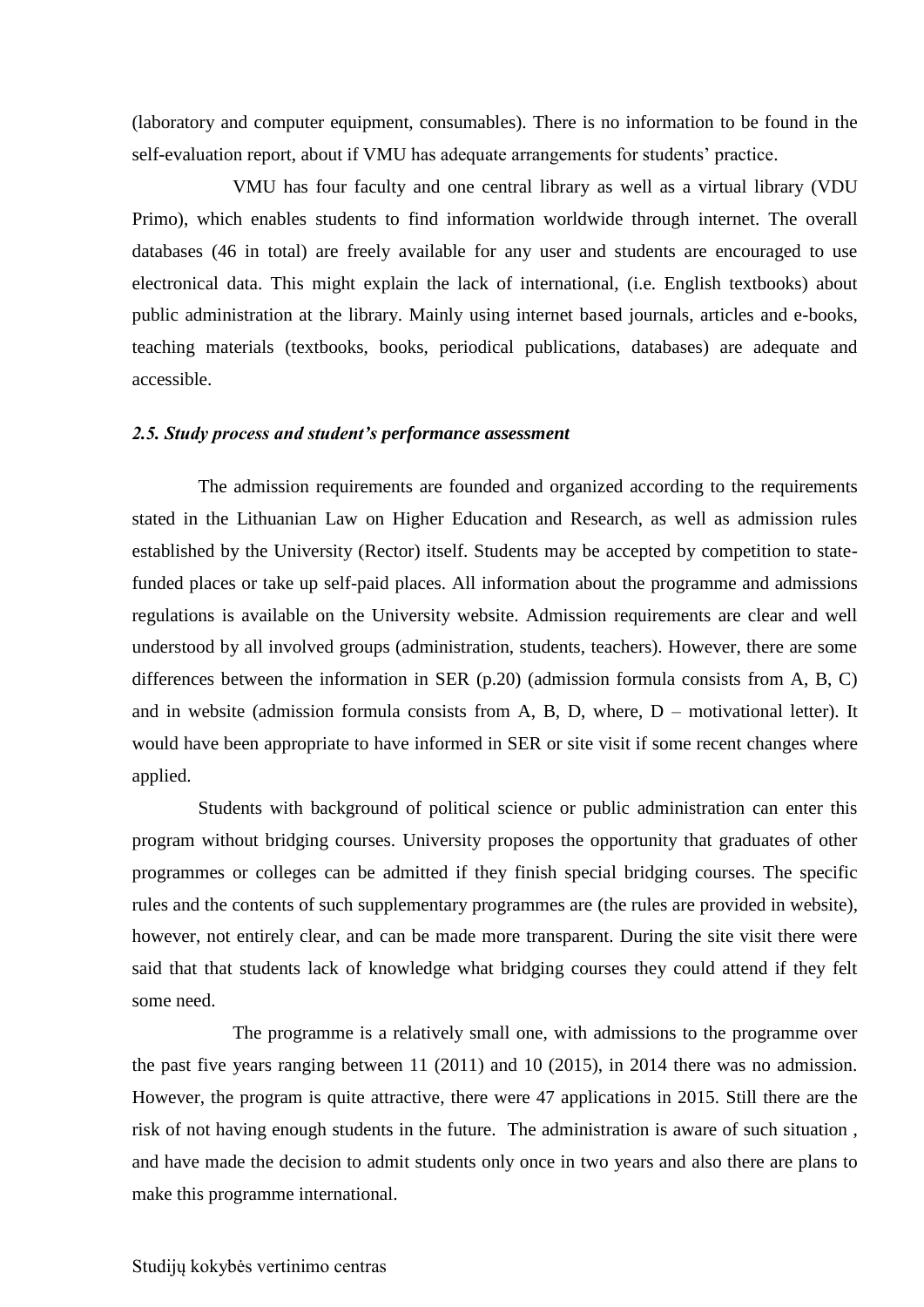The organisation of the study process does not reach an adequate level of provision and the achievement. There is a lack of dialogue between all key actors. Understanding and involving learning outcomes in programme should be encouraged more. Site visit showed that staff members are aware of learning outcomes but there was a lack of information how different courses meet the main programme learning outcomes during the study process. There was a lack of understanding who is responsible for making all things to go in one direction. Therefore, students, alumni, social partners could be more involved in defining and redefining main goals, that could be helpful for them to understand the main principles.

The students' surveys on quality of teaching are carried out on regular basis. But there was a lack of knowledge (experienced from meeting with students and alumni at the site visit) what is done with those surveys, whether expressed opinion is taken in account. More active engagement of students in evaluating, improving, coordinating and designing the programme should be encouraged, especially when groups are small and it is easy to discuss. This problem relates to all other kind of surveys or important information, not all key actors were well informed or had opportunity to express their views. These finding makes it clear that provision process is not well organised.

There was no clear information in SER about student's participation in research or applied research activities (p. 13-30). There was a lack of clear information whether some conferences especially for students from public administration are organized and how many students from this programme participate. Consequently, it is advisable to make some annual university conferences for students if there are no such activity (the programme authorities informed in their comments to this report that there are indeed since 2012 such activities). From meetings with students and staff there were some evidence that students do participate with teachers in research projects. Some of the teachers have joint articles with students and that is important for the master program. However, this encouragement process seems to be more unofficial and some students and staff may feel left out, or some information about opportunities are not widely shared. More official callings for joining research activities, or annual meetings with students about different opportunities may be helpful to involve students in department activities.

However, variety of other activities for students to feel involved in the society of the University is available at the VMU in forms of discussion clubs, informal discussions, various days and other. It would be a good idea to have some informal events especially to this program, involving staff, alumni, students and social partners.

 Students clearly have the opportunity to participate in mobility programmes. Students are able to choose between 23 different countries. However, students do not actively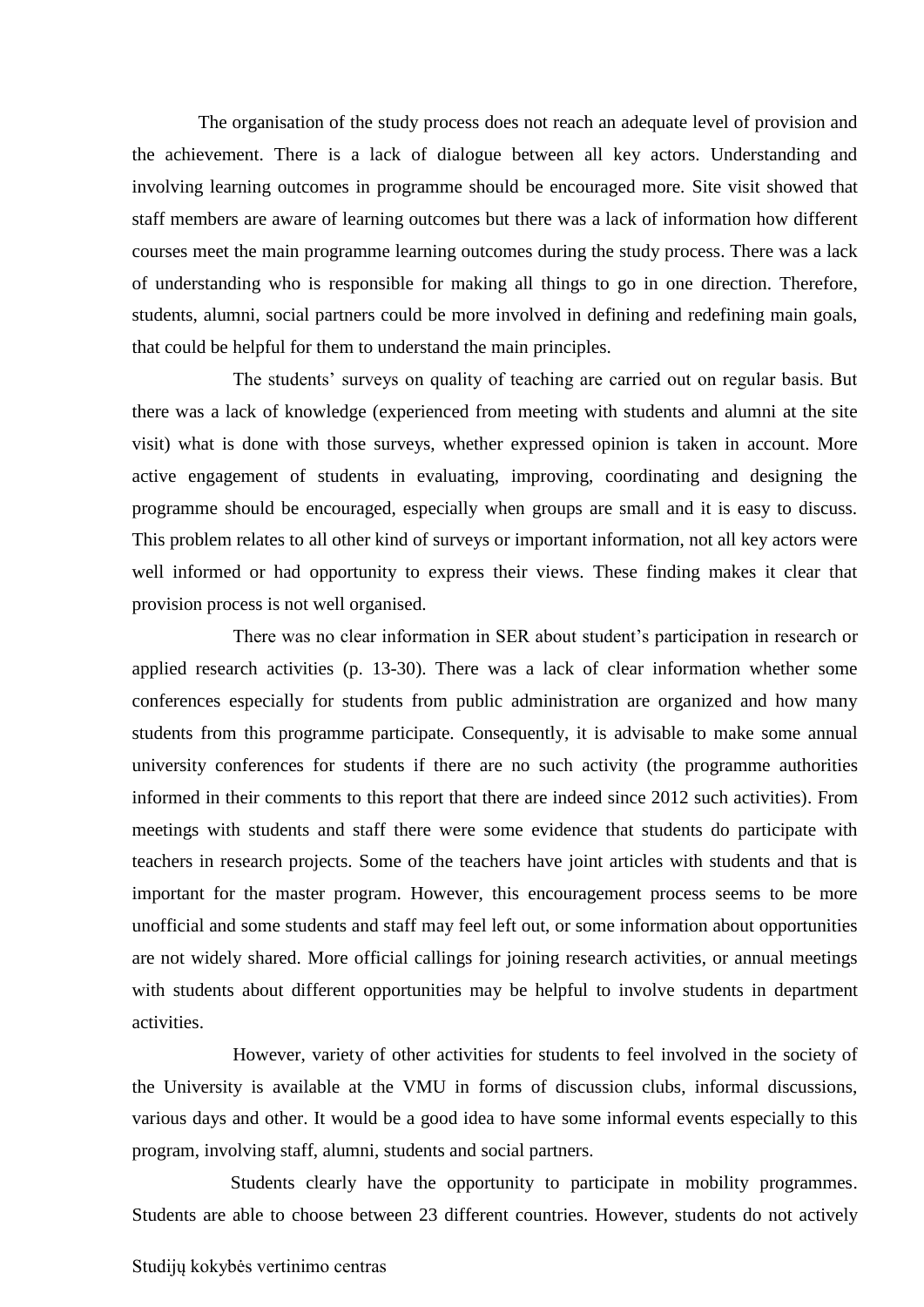participate in mobility programmes offered by the Faculty. During the analysed period from year 2011 till 2016 only four students participated in mobility programme. In addition, there were no participants in the last two years. Administration states, that students of the Master studies did not participate in the exchange programmes since many of them are working. Although meeting with the students did not show the evidence for this (three out of four students were not working). Students should be encouraged for going abroad since administration and staff sees this as an important opportunity to widen their knowledge and overall experience. Similarities can be made with teaching staff taking part in academic mobility as mentioned above.

Students receive an adequate level of academic and social support. Academic support includes clear programme information consultations on academic issues. It was clear that teaching staff is easy to reach for academic support, lecturers make themselves available after official consulting hours. The accessibility of teaching staff is valued by students. Student can find their master supervisor easily and get all information needed.

Social support available for students includes dormitory accommodation, scholarships and other social assistance system. The University is committed to supporting students with disabilities and offers accessible facilities.

The assessment system is clear for all groups (staff, students and administration) and is described in the VMU study regulations. Evaluation is carried out per the accumulative grade system. There is opportunity for students to retake the exam or postpone if there are some important reasons. However, the table of 10-point scale for the assessment, which was provided in SER (p. 23) was uninformative. There was lack of information how concrete grade is connected with the achieved learning outcomes. The link between module intended learning outcomes and the assessment method employed is unclear and could be stated more explicitly.

University has clear rules for plagiarism or other forms of cheating. They are publicly available and could be used in practise.

Professional activities of most graduates meet the programme providers' expectations what was proved by alumni (from survey and from the meetings) who emphasized their ability to adapt to the labour market needs in short span of time.

There seems to be a lack of knowledge from social partners what kind of knowledge master students are gaining. The accreditation team got the impression that social partners are satisfied with all students from VMU but they weren't able to say anything specific about students from this concrete master programme.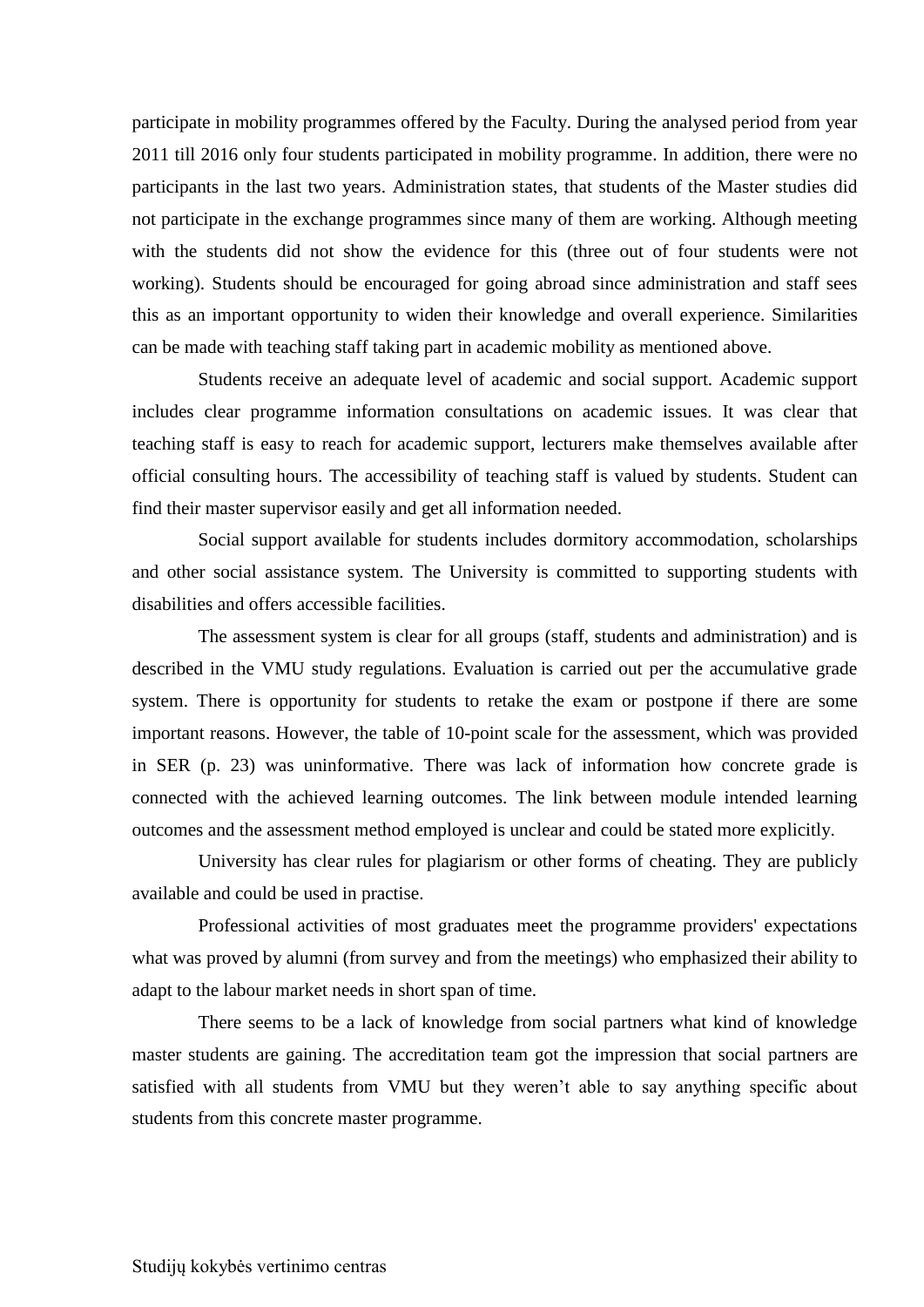#### <span id="page-12-0"></span>*2.6. Programme management*

The structure of programme management as outlined in the self-evaluation report pp. 30-34 is understandable and broadly in line with the general practices of programme management. However, the panel team found discrepancies both from the report and from the practice during the site visit.

For example, the report included an inadequate general distribution of subjects table 1 p. 5 (later corrected) and the general learning outcomes were missing from the respective section p. 6 (these were later provided, in the original version there were only student abilities). This raised questions about the effectiveness and efficacy of the programme management. During the site visit the panel team found multiple cases where the responsibilities seemed to be unclear, e.g.

- Various groups of interviewees (managers, self-evaluation team, teachers etc.) provided different answers for the same questions about role division and internal quality assurance indicating that even if formally present the system is unrecognised in practice.
- When asked about their practical experience with their proposals the answers of the teachers and students were diverse and did not build up an understanding of a system in practice. During the site visit the panel team found no evidence that students are involved in programme management in a systematic manner.
- The self-evaluation team had difficulties to comment on certain aspects of the report during the site visit meeting and there were discussions within the team even when asked about basic facts about the organisation of work.

The responsibilities for decisions and monitoring of the implementation of the programme are formally allocated but it is hard to ensure to what extent this is followed in practice.

The self-evaluation report (p. 35) provides information on the items and regularity of the collection of information and data on the implementation of the programme. During the site visit it was difficult to establish to what extent this is analysed and utilised. When the accreditation team asked to see the annual and three year's programme analysis (SER pp. 35, 36 and 38) this was not provided.

The answers of the academic community during the site visit indicated more informal arrangements as compared to what was described in the self-evaluation report. Informality and ad hoc arrangements were emphasised. There seemed to be much variety in the engagement of teachers.

Studijų kokybės vertinimo centras Alumni and social partners seem to be engaged more on an ad hoc basis. As panel team learned during the site visit, there is no mechanism of informing the students about their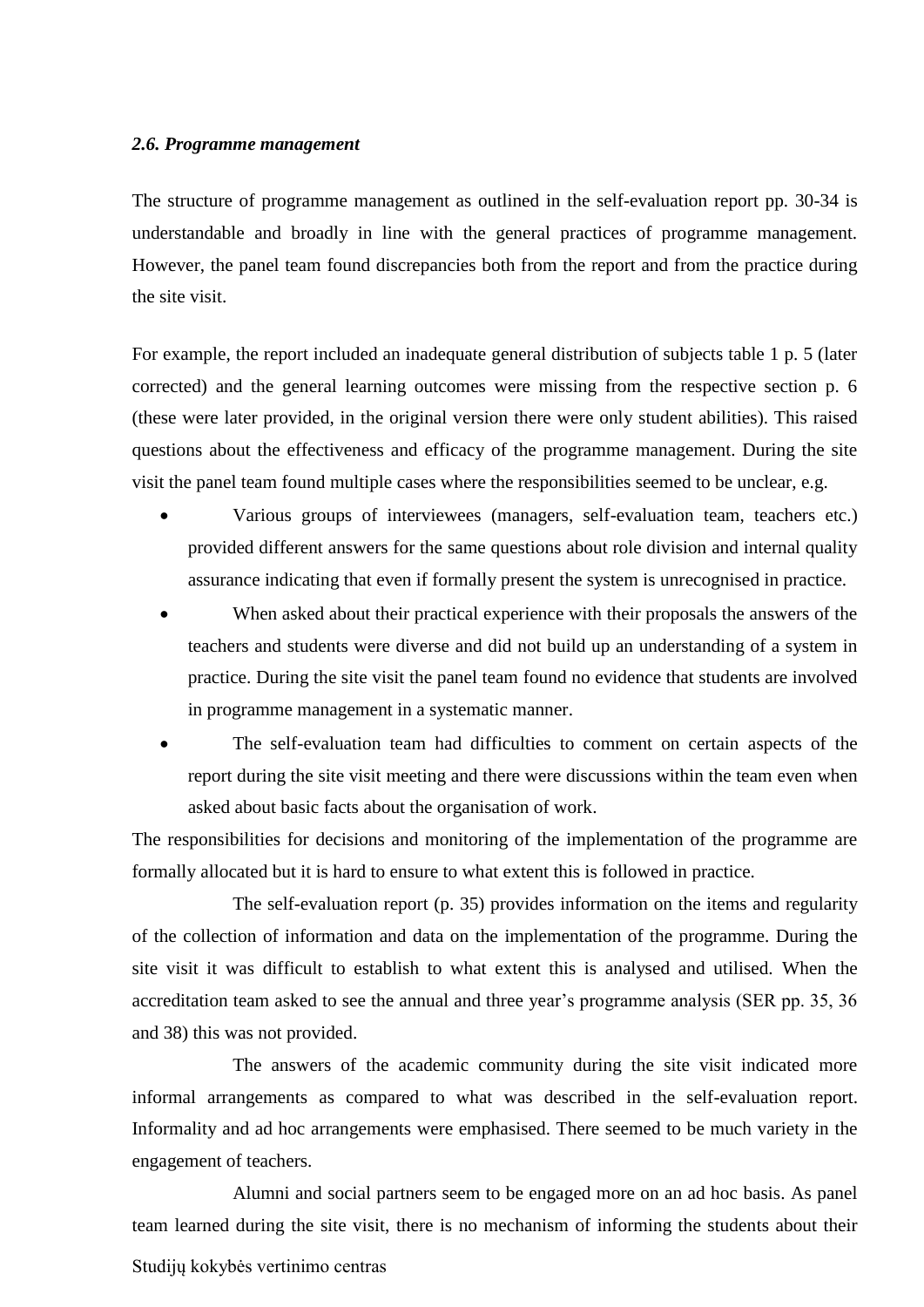feedback and it remained unclear how are students systematically involved in programme development or management. The expert team suggests to develop a more systematic approach ensuring that all relevant actors are adequately engaged and that the information collected will be practically utilised.

University has regularly participated in the national quality assurance system evaluation. With regard to external quality assurance there is a summary of recommendations of the previous, 2008 evaluation and the assessment of the progress in implementing these. There are some aspects where progress is made. Most notably, during the site visit the panel team learned that a new system for motivating teachers in research and publication activities has been introduced and gradually expanded. In many other areas the progress has been partial or modest but its need is acknowledged. Broadly it can be summarised that the outcomes of external evaluations of the programme are used for the improvement of the programme.

The discussions during the site visit indicated that the internal quality assurance was mostly approached on an ad hoc basis. There was some discussion about the feedback and ideas of students and teachers during the site visit but it remained unclear to what extent these were considered in practice or how are regular surveys utilised in practice. Some of the outcomes of internal evaluations of the programme are used for the improvement of the programme but based on our visit and taking into account the earlier conclusions the review team was not convinced that this is done in a comprehensive and systematic manner.

There were some activities for engaging social partners and the discussions during the site visit indicated that some suggestions from the social partners were implemented, e.g. the expansion of teaching about EU projects and developing the programme towards a more practical approach. We agree with the conclusion of the self-evaluation report that there is much space for further improvement in the involvement of stakeholders, especially employers. The expert team also encourages to develop a more systematic approach here.

In sum, there is an arrangement of programme management but the expert team cannot be sure of its practical relevance, legitimacy and utilisation. There were deficiencies in the self-evaluation report and during the site visit many problematic aspects became visible.

A system for study programme management can be simple and flexible in order to build up as little administrative burden as possible. However, this is reasonable to achieve via designing and following a simple set of rules, not via ad hoc flexibility and unpredictable post hoc adjustments. The rules build up a common roadmap or reference frame for various actors and allow them to co-ordinate their activities. An overall suggestion is to develop a more systematic programme management involving all the relevant actors in a meaningful way and ensure its practical application. A possible way forward could be simplifying the existing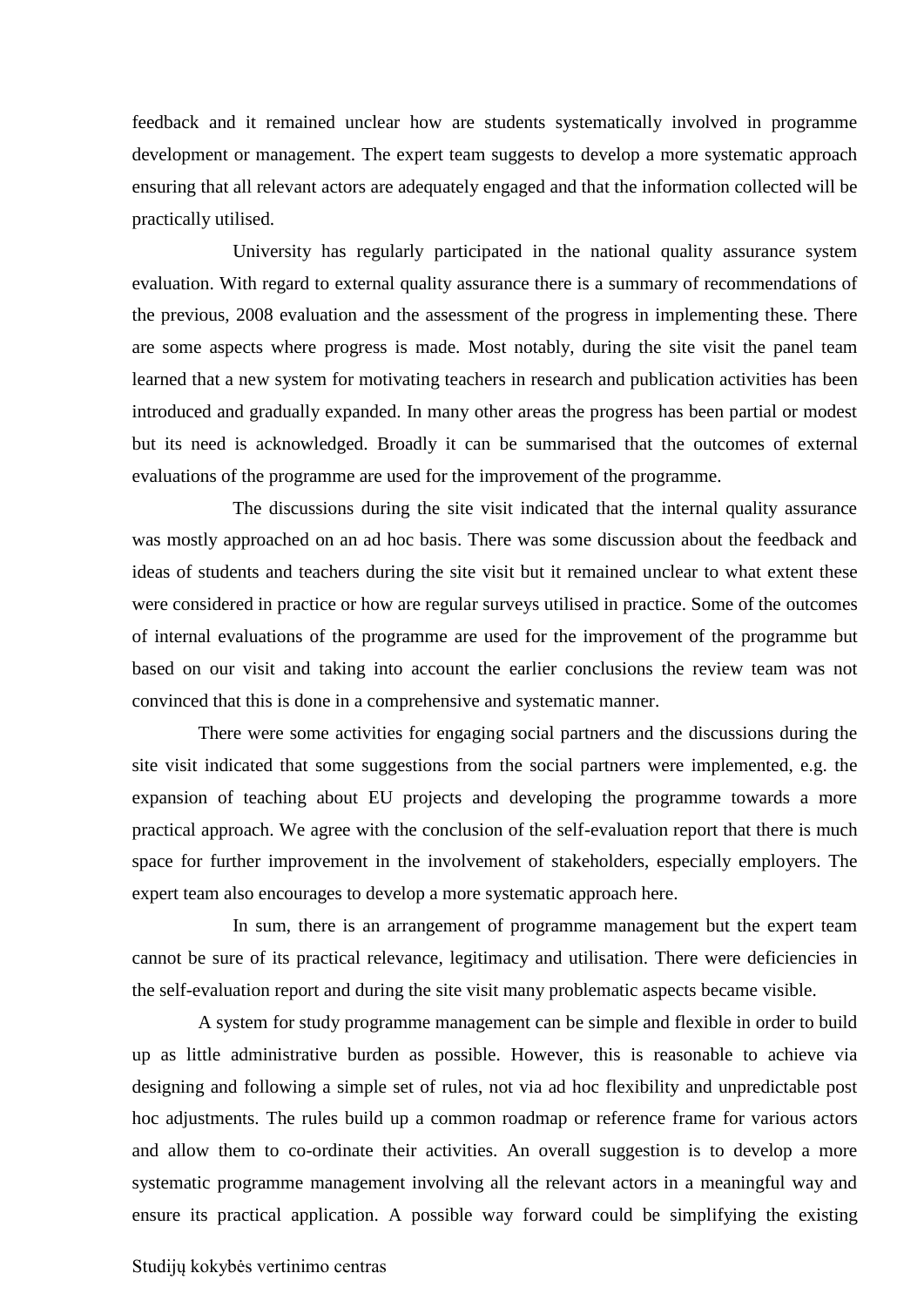management system to the extent possible within the law and then implementing it consistently.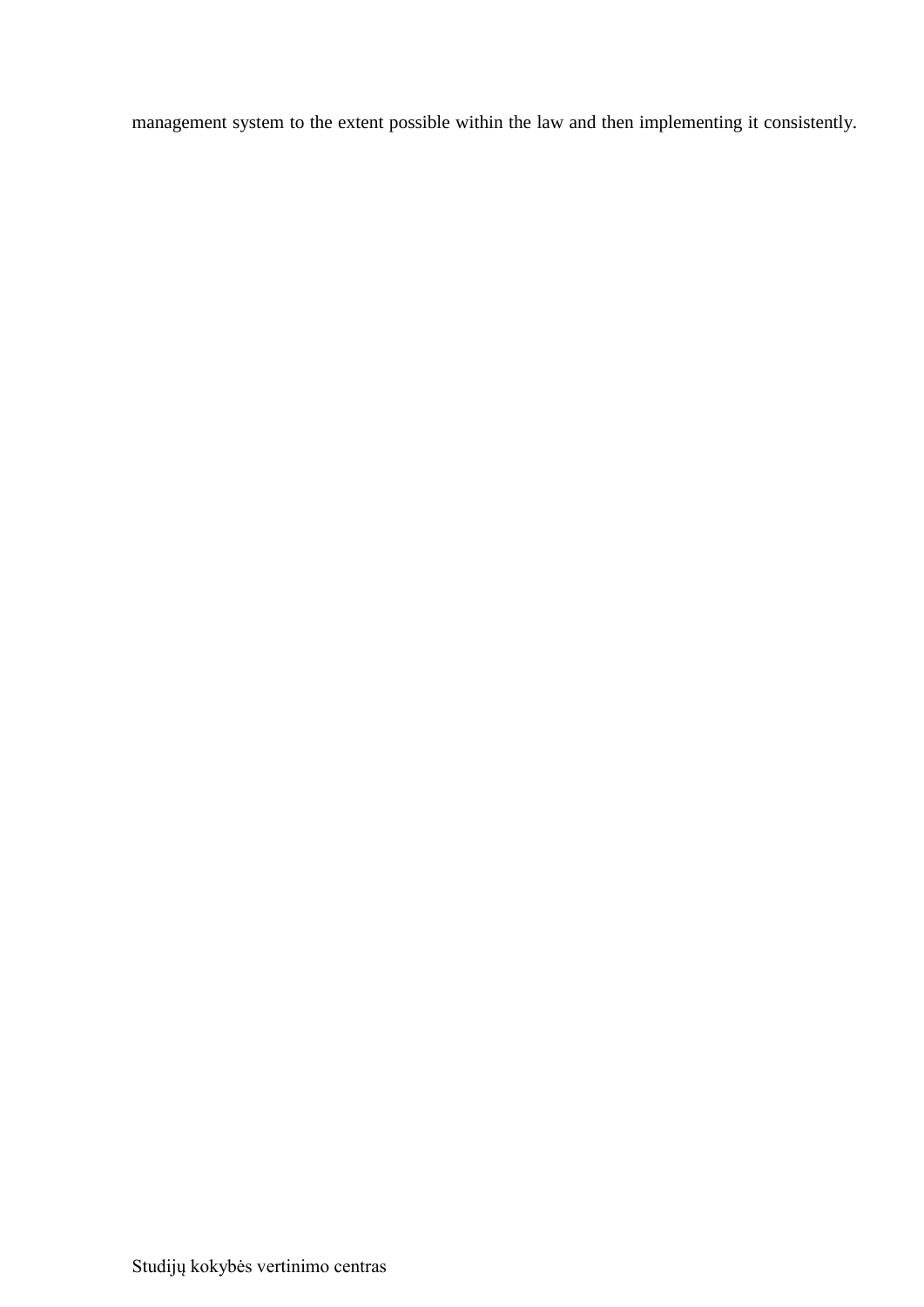#### <span id="page-15-0"></span>**III. RECOMMENDATIONS**

- 1. Programme objectives and learning outcomes are recommended to be clarified. Information should be the same in all available information, in paper or on the Internet.
- 2. Suggestion is to involve students, alumni and social partners in the process of developing the programme objectives and learning outcomes.
- 3. Further recommendation is to reorganise and develop a more systematic programme management involving the relevant actors by developing a model with clear responsibilities for different areas.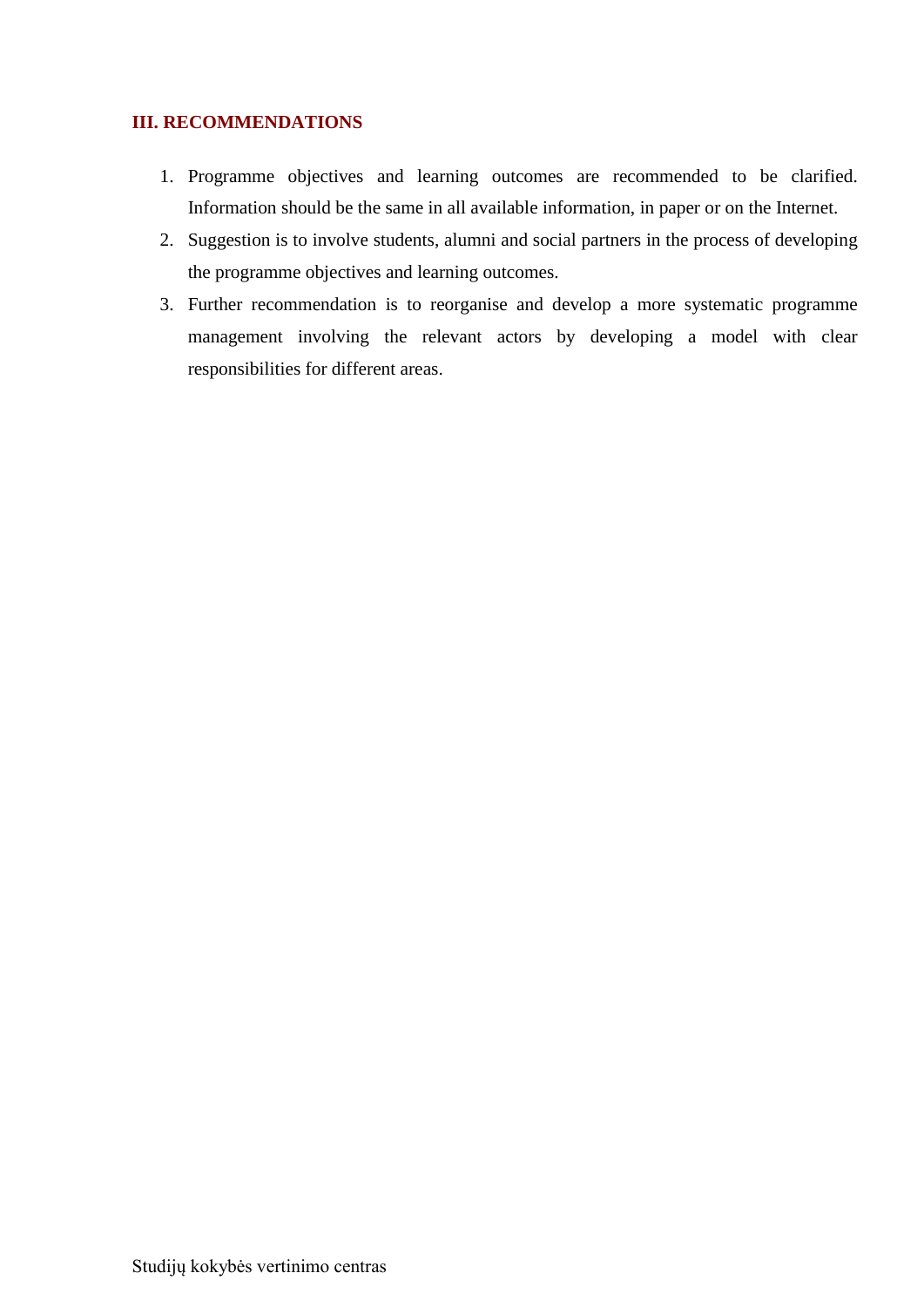#### <span id="page-16-0"></span>**IV. SUMMARY**

The accreditation team had difficulties to find all information required and expressed at the site visit, panel team not satisfied of VMUs preparation of the self-evaluation report. Programme was evaluated 2008 and changes have been made but unclear what and how. Different information is found in the self-evaluation report and at the webpage. There seems to be a lack of organisation and communication between faculty, teachers and students in formal structure and meetings. At the site visit different answers were given from different groups met. Lack of quality and limited information in the self-evaluation report created a lot of new questions and we had to ask for complementary information.

Things, which can be developed in this master programme are:

- Contents of law, and EU regulations can be developed
- Introduction programmes can be developed especially for students coming from other universities or programmes and other countries and academic research methods
- Bridging courses, to get everyone on the same track according to basic knowledge on contents in this field, common used theories.

It is clear programme is important for the University, it is one of the main programmes of the Faculty.

Academic skills (research methods) are well included and expressed by students and are seen in the examples of student's thesis, which was shown to the accreditation team.

There are strongly motivation factors for teachers to write articles and get published, which might take time from teachers developing new teaching methods. A suggestion is to invite and involve students to take part in on-going research projects. It is important students will be prepared not only to do practice and find a job in public sector but also to be prepared of continuing for doctoral studies and further research.

Main positive and negative quality aspects of each programme evaluation area can be summarized as followed:

- Programme objectives and learning outcomes is not as well presented as expected and seems not to be understood by all participants or actors in this programme. There are different versions available, which can explain this. With this clarified, programme objectives and learning outcomes is developing systematically.
- Curriculum design, needs to be improved according to what is said above.
- Teaching staff, competence and experience among teaching staff seems to be very good.
- Facilities and learning resources is good. Faculty have move to a new building this year.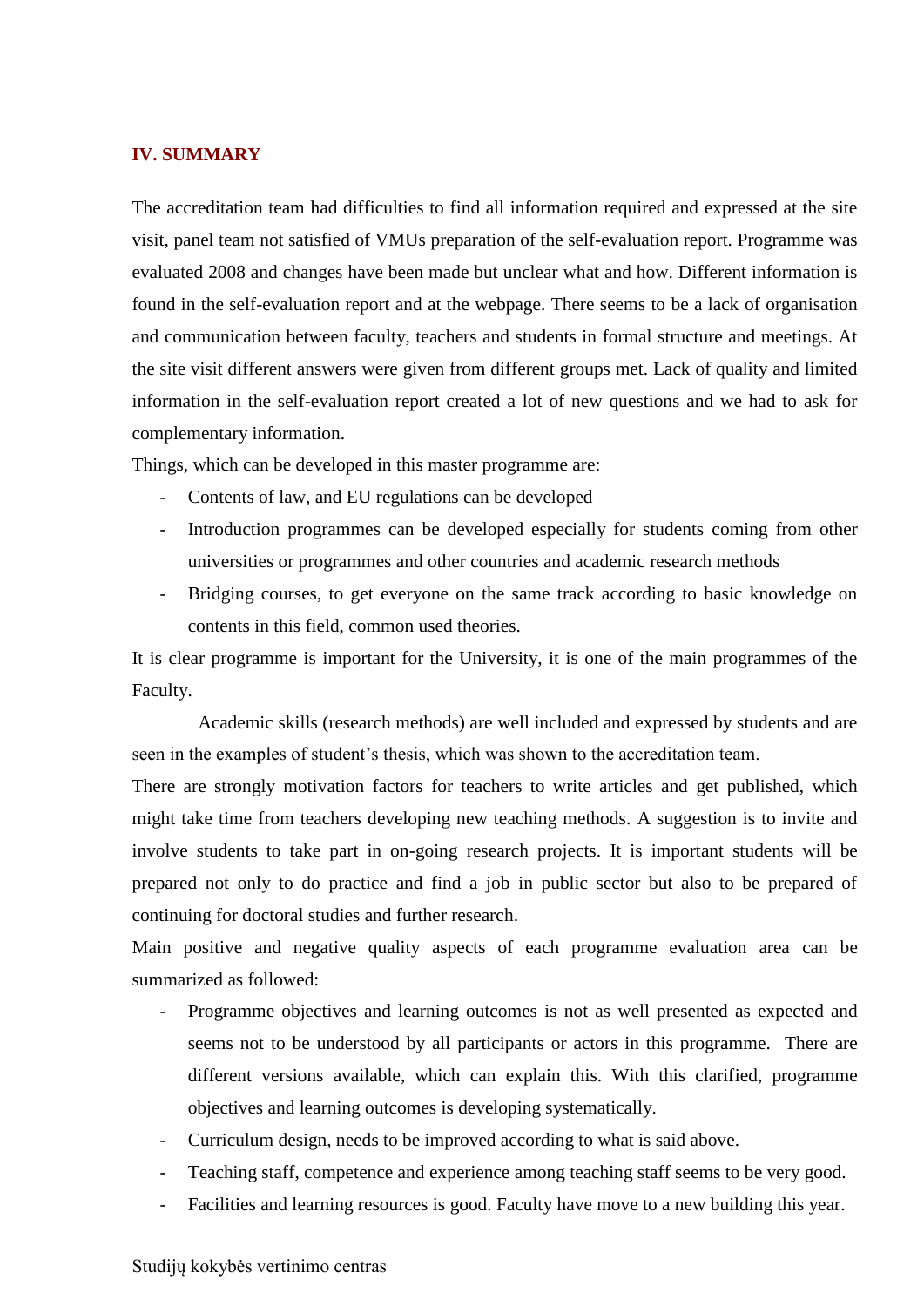- Study process and student's performance assessment and relevance of feedback mechanism is unclear. If wanting to develop the programme, which needs to be further improved, our recommendation is to take into account students and alumni's experience. To make this easier, we recommend a systematic organisation of taking into account the perspectives of the various stakeholders regarding the current running of the programme as well as its possibilities for reform.
- Programme management is unsatisfactory and needs to be improved.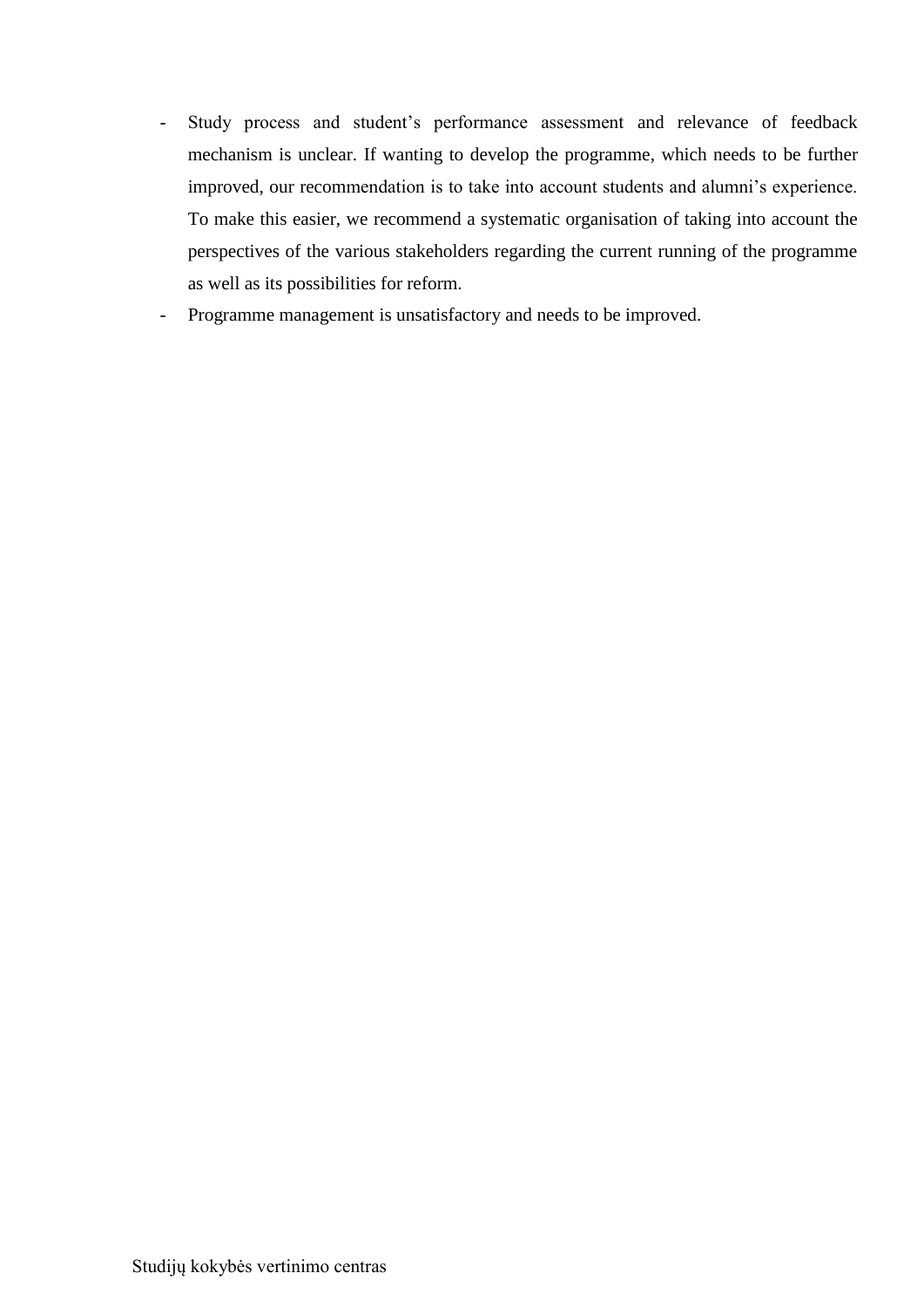#### <span id="page-18-0"></span>**V. GENERAL ASSESSMENT**

The study programme *European Union Public Policy and Administration* (state code – 621N7003) at Vytautas Magnus University is given **positive** evaluation.

| No. | <b>Evaluation Area</b>                             | <b>Evaluation of</b><br>an area in<br>points* |
|-----|----------------------------------------------------|-----------------------------------------------|
| 1.  | Programme aims and learning outcomes               |                                               |
| 2.  | Curriculum design                                  |                                               |
| 3.  | Teaching staff                                     |                                               |
| 4.  | Facilities and learning resources                  | 3                                             |
| 5.  | Study process and students' performance assessment | 3                                             |
| 6.  | Programme management                               | っ                                             |
|     | <b>Total:</b>                                      | רו                                            |

*Study programme assessment in points by evaluation areas*.

\*1 (unsatisfactory) - there are essential shortcomings that must be eliminated;

2 (satisfactory) - meets the established minimum requirements, needs improvement;

3 (good) - the field develops systematically, has distinctive features;

4 (very good) - the field is exceptionally good.

| Grupės vadovas: | PhD. Maria Wolmesjö                             |
|-----------------|-------------------------------------------------|
| Team leader:    |                                                 |
|                 |                                                 |
| Grupės nariai:  | PhD. Benedikt Friedrich-Albert Konstantin Speer |
| Team members:   |                                                 |
|                 |                                                 |
|                 | PhD. Leif Kalev                                 |
|                 |                                                 |
|                 | PhD. dr. Regimantas Čiupaila                    |
|                 |                                                 |
|                 | Ms Augustė Dementavičienė                       |
|                 |                                                 |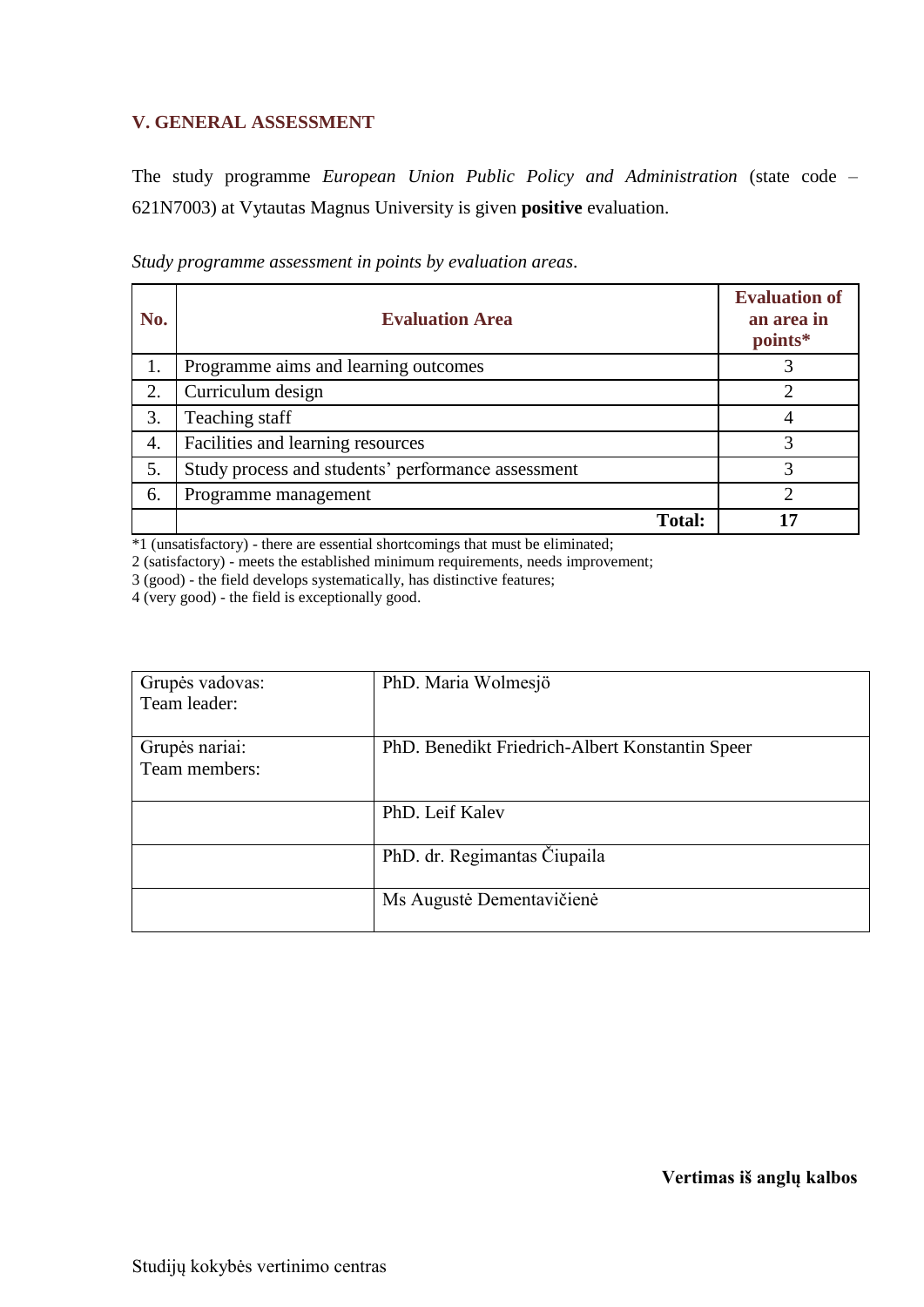# **VYTAUTO DIDŽIOJO UNIVERSITETO ANTROSIOS PAKOPOS STUDIJŲ PROGRAMOS** *EUROPOS SĄJUNGOS VIEŠOJI POLITIKA IR ADMINISTRAVIMAS* **(VALSTYBINIS KODAS – 621N70003) 2017-03-30 EKSPERTINIO VERTINIMO IŠVADŲ NR. SV4-59 IŠRAŠAS**

# <...>

#### **V. APIBENDRINAMASIS ĮVERTINIMAS**

Vytauto Didžiojo universiteto studijų programa *Europos Sąjungos viešoji politika ir administravimas* (valstybinis kodas – 621N70003) vertinama teigiamai.

| Eil. | <b>Vertinimo sritis</b>                          | <b>Srities</b> |
|------|--------------------------------------------------|----------------|
| Nr.  |                                                  | jvertinimas,   |
|      |                                                  | balais*        |
| 1.   | Programos tikslai ir numatomi studijų rezultatai | 3              |
| 2.   | Programos sandara                                | $\overline{2}$ |
| 3.   | Personalas                                       | $\overline{4}$ |
| 4.   | Materialieji ištekliai                           | 3              |
| 5.   | Studijų eiga ir jos vertinimas                   | 3              |
| 6.   | Programos vadyba                                 | $\overline{2}$ |
|      | Iš viso:                                         | 17             |

\* 1 - Nepatenkinamai (yra esminių trūkumų, kuriuos būtina pašalinti)

2 - Patenkinamai (tenkina minimalius reikalavimus, reikia tobulinti)

3 - Gerai (sistemiškai plėtojama sritis, turi savitų bruožų)

4 - Labai gerai (sritis yra išskirtinė)

<...>

#### **IV. SANTRAUKA**

Ekspertų grupei sunkiai sekėsi rasti visą reikalingą informaciją, o vizito į universitetą metu ji išreiškė nepasitenkinimą VDU darbuotojų parengta savianalizės suvestine. Studijų programa buvo vertinama 2008 m., o vėliau įgyvendinami pokyčiai, tačiau neaišku, kokie ir kaip. Savianalizės suvestinėje ir interneto svetainėje pateikta informacija skiriasi. Tarp fakulteto, dėstytojų ir studentų trūksta formalios struktūros ir susitikimų organizavimo ir bendravimo. Vizito į universitetą metu skirtingos grupės pateikė skirtingus atsakymus. Kokybės trūkumas ir

Studijų kokybės vertinimo centras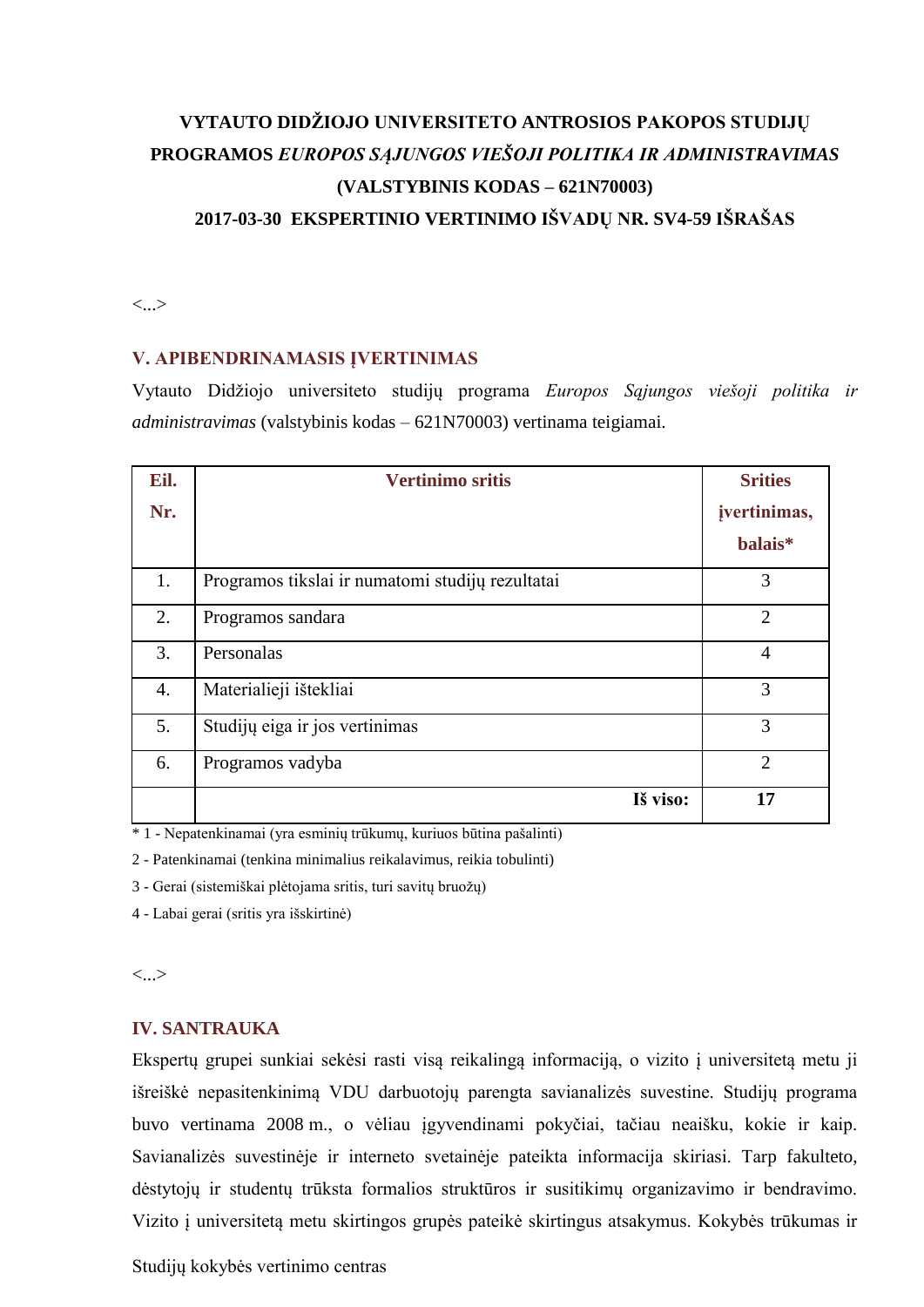savianalizės suvestinėje pateikta ribota informacija iškėlė daug naujų klausimų, todėl ekspertų grupei teko prašyti papildomos informacijos.

Tobulintini šie magistrantūros studijų programos aspektai:

- Teisės ir ES reglamentų turinys galėtų būti plėtojamas;
- Galima parengti įvadinius kursus studentams iš kitų universitetų ar kitų studijų programų, taip pat atvykstantiems studijuoti iš kitų šalių ir taikantiems kitokius mokslinių tyrimų metodus;
- Reikalingos išlyginamosios studijos, siekiant suvienodinti bazines šios srities ir dažniausiai taikomų teorijų žinias.

Akivaizdu, kad ši programa yra svarbi universitetui – ji yra viena pagrindinių fakulteto vykdomų studijų programų.

Akademiniai įgūdžiai (tyrimų metodai) yra gerai integruoti ir taikomi studentų, kas buvo akivaizdu ekspertų grupei pateiktuose studentų baigiamųjų darbų pavyzdžiuose.

Dėstytojai labai motyvuoti rašyti ir spausdinti straipsnius, tačiau tai atima laiką, kurį jie galėtų skirti naujiems dėstymo metodams rengti. Rekomenduojama kviesti studentus dalyvauti vykdomuose tyrimų projektuose. Svarbu, kad studentai būtų pasiruošę ne tik atlikti praktiką ir susirasti darbą viešajame sektoriuje, bet ir tęsti studijas doktorantūroje ir vykdyti tolesnius tyrimus.

Pagrindiniai teigiami ir neigiami kiekvienos studijų programos vertinimo srities kokybės aspektai yra šie:

- Studijų programos tikslai ir studijų rezultatai nėra taip gerai pateikti, kaip tikimasi, ir atrodo, kad juos supranta ne visi šios studijų programos dalyviai. Tą galima paaiškinti skirtingų versijų buvimu. Ištaisius šiuos trūkumus, programos tikslai ir studijų rezultatai būtų sistemiškai plėtojami.
- Programos sandara yra tobulintina, atsižvelgiant į pirmiau pateiktas pastabas.
- Dėstytojai, jų kompetencija ir patirtis vertinami labai gerai.
- Materialieji ištekliai yra geri. Šiais metais fakultetas persikėlė į naują pastatą.
- Studijų eiga ir jos vertinimas, taip pat grįžtamojo mechanizmo svarba neaiškūs. Norint tobulinti programą, kurią tikrai reikia gerinti, rekomenduojama atsižvelgti į studentų ir absolventų nuomonę. Kad būtų lengviau tai įgyvendinti, rekomenduojama sistemingai rinkti įvairių socialinių dalininkų nuomones apie studijų programos vykdymą ir tobulinimo galimybes.
- Programos vadyba nepatenkinama, todėl šią sritį reikia tobulinti.

<…>